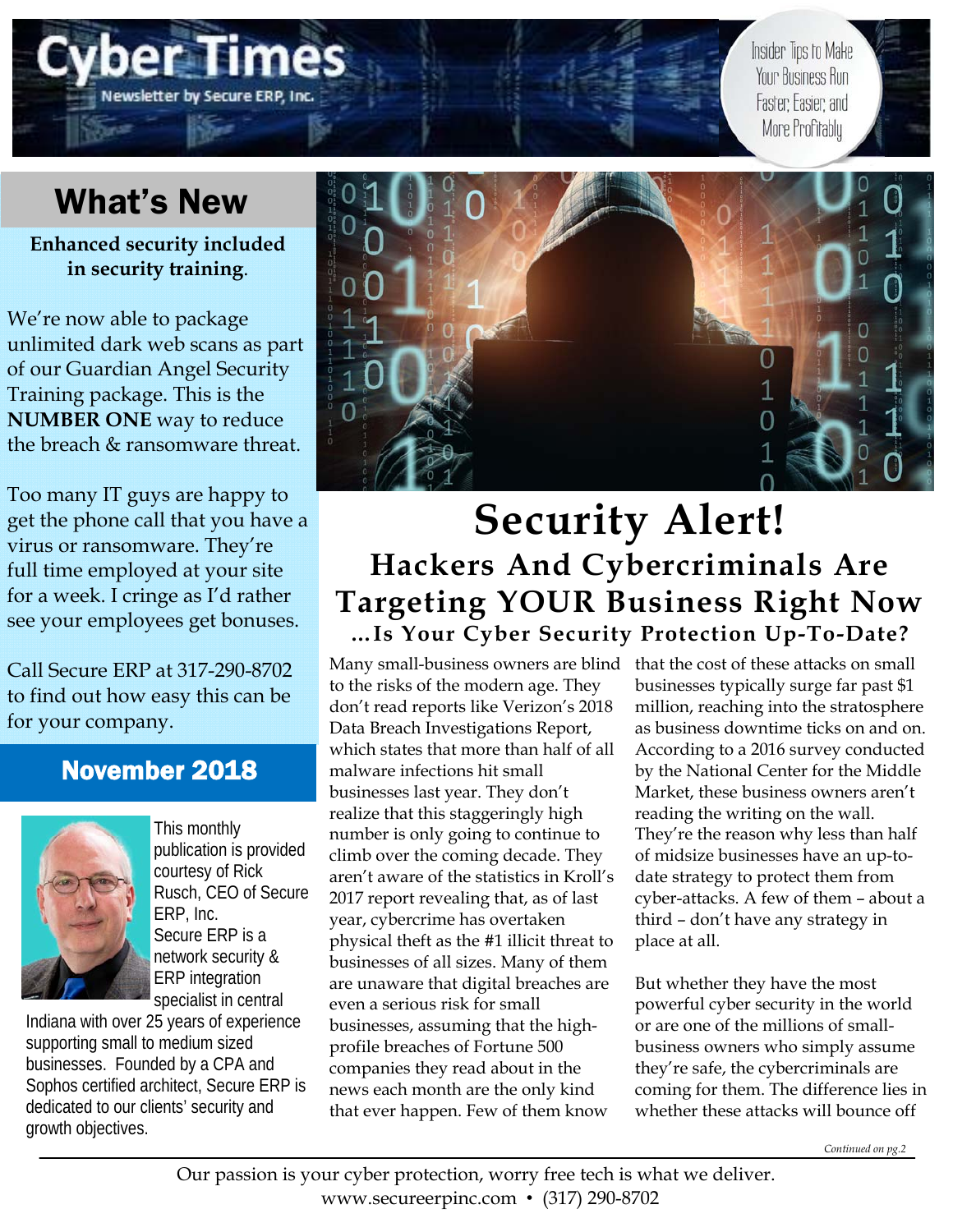#### Cyber Times, a monthly publication from Secure ERP, Inc. November 2018

#### *Continued from pg.1*

the robust barriers the company has put in place or destroy the company from the inside out. Which group do you belong to? The hapless team that can't imagine they'll ever be attacked and go under within just a few years? Or the visionaries who can see where the trends are going and put protections in place to secure their futures for the long haul? Hopefully, you count yourself among the second cohort and are doing everything you can to beef up your security long before disaster strikes. Whatever measures you're putting in place, start with your employees. More than half of all cyber-attacks are caused by the negligence of low-level team members. You may assume that everybody can tell what a phishing e-mail looks like, but you'd be wrong. School your employees on the necessity and basics of Internet safety, and you'll be a big step ahead of most of your competition.

Of course, even if your employees are the savviest in the world, it won't matter if you don't have the proper barriers in place. Skip the bargain-bin antivirus and put your money into solutions that will actually stop the bad guys. It's not a one-and-done approach; you need a multilayered strategy that closes the gaps as they appear. A little research here can go a long way, but

**"... cybercrime has overtaken physical theft as the No. 1 illicit threat to businesses of all sizes."** 



honestly, the best way by far to protect your livelihood is to get a managed services provider on board. They'll proactively check nearly every aspect of your network to ensure that nothing is ever amiss. When old, outdated systems are supplanted by more powerful alternatives, they'll upgrade them. You can get rid of that nagging anxiety in the back of your mind constantly reminding you that there might be a loophole somewhere in your security.

There are two types of business owners in the world: those in the know and those stuck in the past. The second group are the heads of those companies you read about collapsing beneath the weight of cyberattacks, while the first are the successful businesses that seem like they can weather just about anything. Which one are you?

**FREE Report: The 7 Most Critical IT Security Protections Every Business Must Have In Place Now To Protect Themselves From Cybercrime, Data Breaches And Hacker Attacks** 



Eighty-two thousand NEW malware threats are being released every day, and businesses (and their bank accounts) are the No. 1 target. To make matters worse, a data breach exposing client or patient information can quickly escalate into serious damage to reputation, fines, civil lawsuits and costly litigation. If you want to have any hope of avoiding a cyber-attack, you MUST read this report and act on the information we're providing.

> **Claim your FREE copy today at www.secureerpinc.com/cybercrime**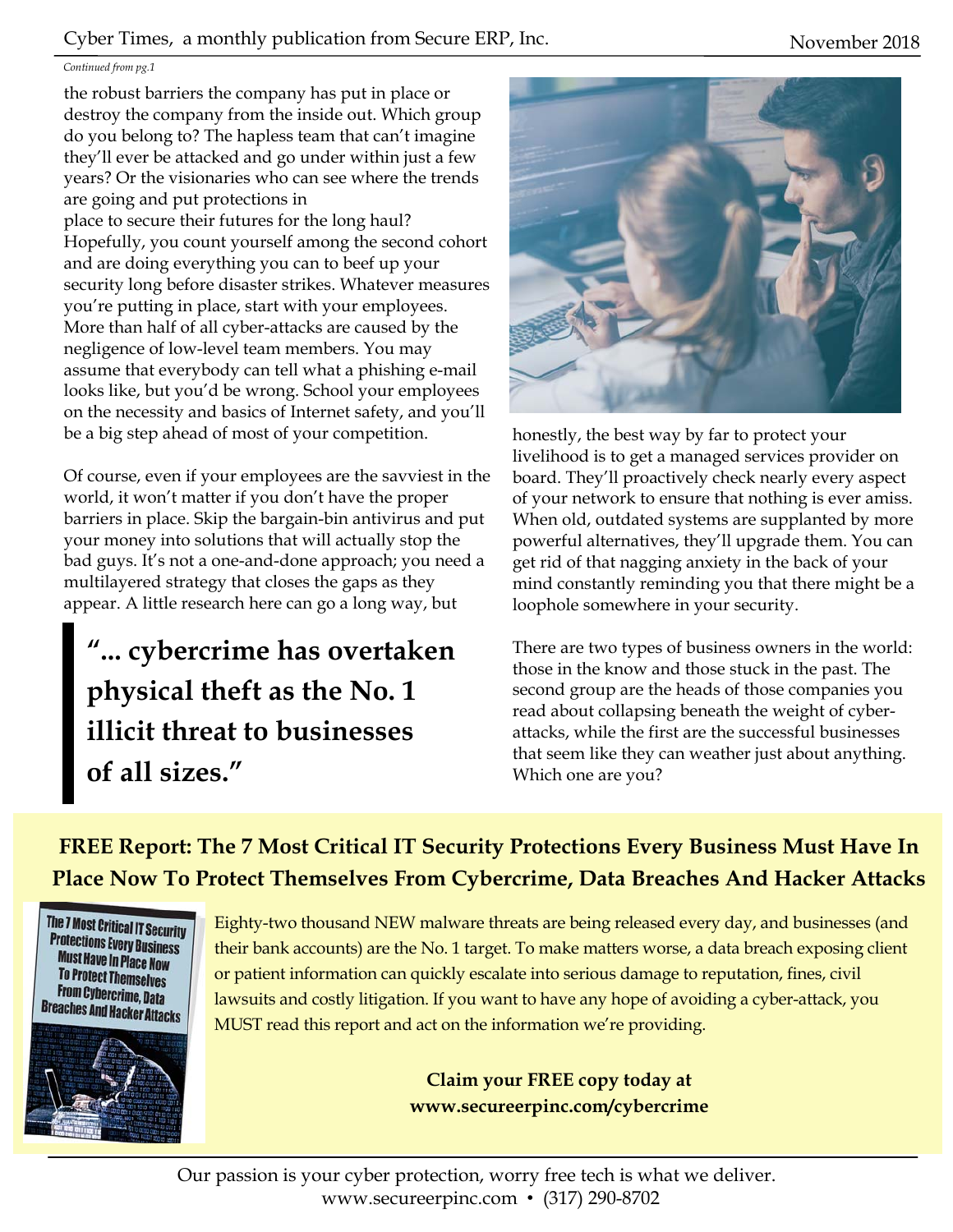The team ratings come in like this: London 10/10; sushi 10/10; website 9/10; digitize 8/10; candy 3/10; SMB 3/10; clone 1/10.

After that, you say, "Let's now rate the value of each priority if we achieved it." The team ratings come in like this: digitize 10/10; clone 10/10; London 9/10; SMB 3/10; candy

Then you multiply the numbers together, rank them from highest to lowest and voila! You've got your priorities. In this case, the London office would come out on top at 90,

3/10; website 2/10; sushi 1/10.

followed closely by digitizing your intellectual property at 80. At the bottom would be the option to create a product for SMBs, though all the other options are pretty low as well, so your team would likely want

The bottom line is this: You will be more powerful as a leader if you allocate time to the priorities that have a high probability of success, high value and high urgency and that also fit your Skill Will Bullseye. Rate and rank 'em. Then just do the top ones. Don't do the lower priorities. At the very least, delegate or delay them. That's it!

to skip them.

# Cyber Security TIPs



In September I attended the Indy Big Data Conference where Eric Welling, Deputy Assistant Director of the FBI presented. His final statements were the 3 things to do to keep your data safer. I'm paraphrasing his recommendation:

- 1. **Update your devices** (Upgrade software, like XP, Server 2003)
- 2. **Patch your devices** (If your IT isn't monitoring & patching vulnerabilities, your time bomb is ticking, defuse it.)
- 3. **Don't click on stuff** (educate your employees with year round security training)

Secure ERP has been citing the last 2 for *years*! We figure everyone knows they should do the first one.

If you think we're just trying to sell you something, STOP IT. The FBI isn't selling anything.

Are you getting year round security training and patching your PCs? If not, we'll show you how affordable it can be and move your protection needle in the right direction. Don't click on stuff! - R2

# **Set The Right Priorities**

**With This Formula You Learned In Econ 101** 

Most leaders struggle with prioritization. In the research we did for my book *Power Score*, we discovered that only 24% of leaders are rated as "good" at prioritizing. It's no wonder, then, that employees are often so confused as to what they should be doing! And it's certainly no mystery why so many leaders are tearing their hair out with stress.

But prioritization doesn't have to be complicated. In fact, you can boil the entire process down to a simple formula you learned way back in Econ 101: expected value.

Expected value is a number that does exactly what it sounds like. It helps you determine the value you think you are going to receive from doing something given the probability it will happen and the value if it happens. The formula looks like this:

#### $EV = P \times V$

For example, if I tell you that you can keep a quarter if you flip it and it comes up heads, the expected value of that transaction is  $50\% \times $0.25 = $0.125$ .

Let's say your team comes up with this list of possible priorities for next year:

Your next step is to say, "Let's rate the probability we could achieve those priorities."

- ...# Redo website
- ...# Create SMB product
- ...# Open a London office



Property

- ...# Try to clone Elena
- ...# Launch candy bar product



*Geoff Smart is chairman and founder of ghSMART. Geoff is co-author, with his colleague Randy Street, of the* New York Times *best-selling book,* Who: A Method for Hiring, *and the author of the No. 1* Wall Street Journal *best seller* Leadocracy: Hiring More Great Leaders (Like You) into Government*. Geoff co-created the Topgrading brand of talent management. He is the founder of two 501(c)(3) not-for-profit organizations. SMARTKids Leadership Program™ provides 10 years of leadership tutoring, and the Leaders Initiative™ seeks to deploy society's greatest leaders into government. Geoff earned a BA in Economics with honors from Northwestern University, and an MA and PhD in Psychology from Claremont Graduate University.* 

Our passion is your cyber protection, worry free tech is what we deliver. www.secureerpinc.com • (317) 290-8702

...# Digital Intellectual